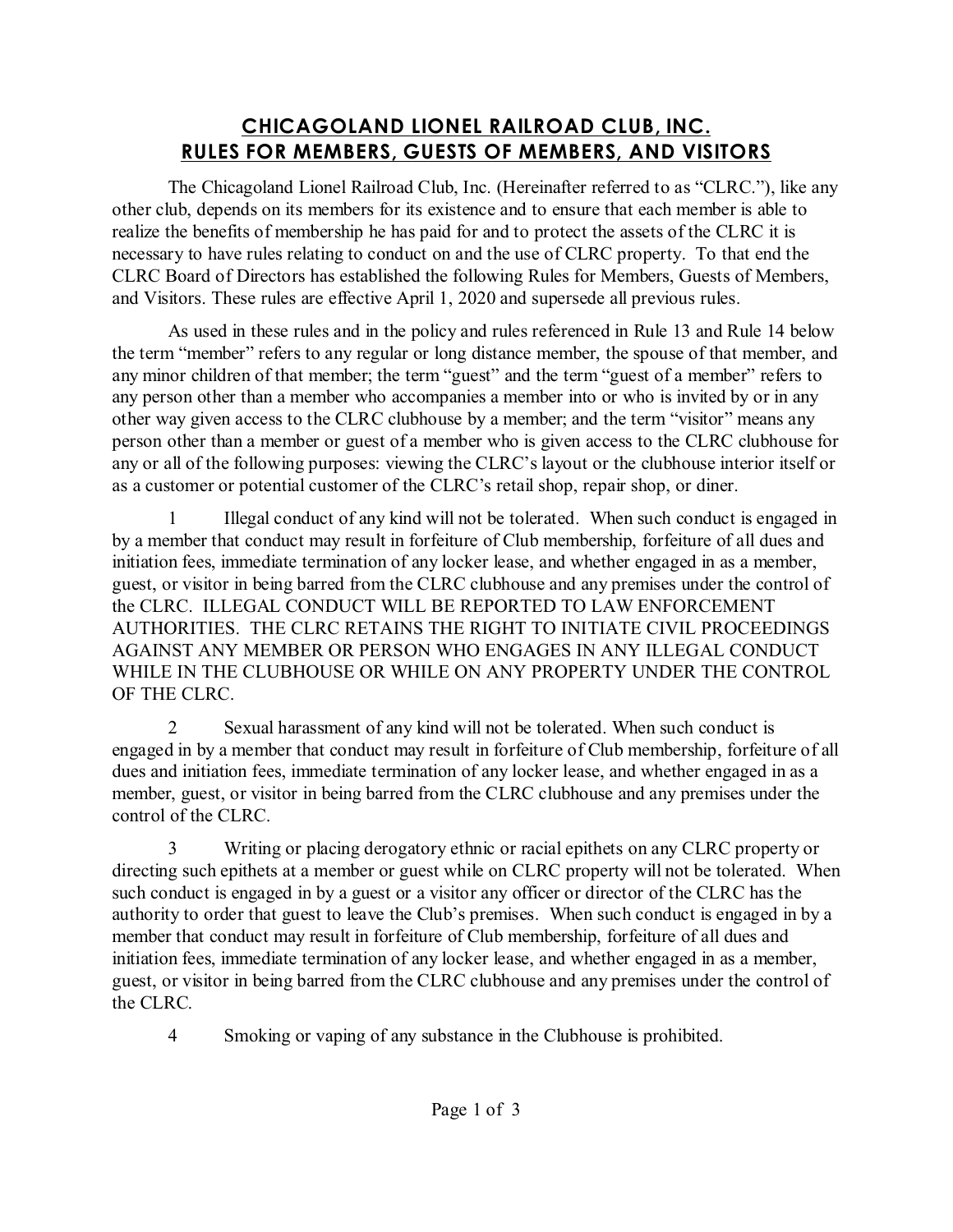5 CLRC members, guests, and visitors who are currently employed as: A) peace officers as that term is defined in Illinois Compiled Statutes, Chapter 720, Section 5/2-13 or B) agents, employees and officers of the federal government commissioned by federal statute to make arrests for violations of federal criminal law (Hereinafter referred to as federal law enforcement agents), and those CLRC members and guests who are retired peace officers or who are retired federal law enforcement agents and who are qualified to carry a firearm may possess or carry firearms while in the CLRC clubhouse. Possession or carrying of firearms by any other persons in the CLRC clubhouse is prohibited.

6 All trains, cars, engines or other equipment (Hereinafter referred to collectively as "rolling stock.") run or placed on the CLRC layout are run and placed there solely at the risk of the member or guest running or placing them there. The CLRC assumes no responsibility and will not be responsible for any loss or damage to any rolling stock while it is on or operating on the CLRC layout.

7 No member or guest shall place any rolling stock on the CLRC layout without first registering with the Yardmaster

8 The Yardmaster has sole and exclusive authority to determine run-time and sequence of train operation and has sole and exclusive authority to order rolling stock off the CLRC layout. Members and guests must comply with all directions given by the Yardmaster.

9 Unless approved by the yardmaster, members and guests must remove their rolling stock from the layout when they have finished running. A member or guest who leaves his rolling stock on the layout after he is done running it assumes the risk for all damage to or loss of that rolling stock. THE CLRC IS NOT RESPONSIBLE FOR LOSS OF OR DAMAGE TO ANY ROLLING STOCK LEFT ON THE LAYOUT.

10 Tools and equipment provided by the CLRC for use by a member are strictly for use in or in the immediate vicinity of the Clubhouse and may not be removed from the Clubhouse or its immediate vicinity without the prior permission of a CLRC officer or director. Any member who uses tools or equipment provided by the CLRC uses such tools and equipment at his own risk. The CLRC neither assumes nor will be responsible for any injury caused by such tool or equipment.

11 Only club members or their guests may run trains on the Club layout.

12 Minors who are not the children or guests of a member or whose guardian is not a member are prohibited from being on premises owned or controlled by the CLRC at all times except during open house days. On open house days ,during the hours the CLRC clubhouse is open to the public, such minors who are: A) at least 16 years old are allowed in the CLRC clubhouse without being accompanied by a parent or responsible adult and B) under 16 years old are not allowed clubhouse unless accompanied by a parent or responsible adult.

13 Subject to the *Policy and Rules for Adult Guests of Members*, adult guests of members are allowed in the CLRC clubhouse during open houses and during those times that the CLRC clubhouse is open to CLRC members.